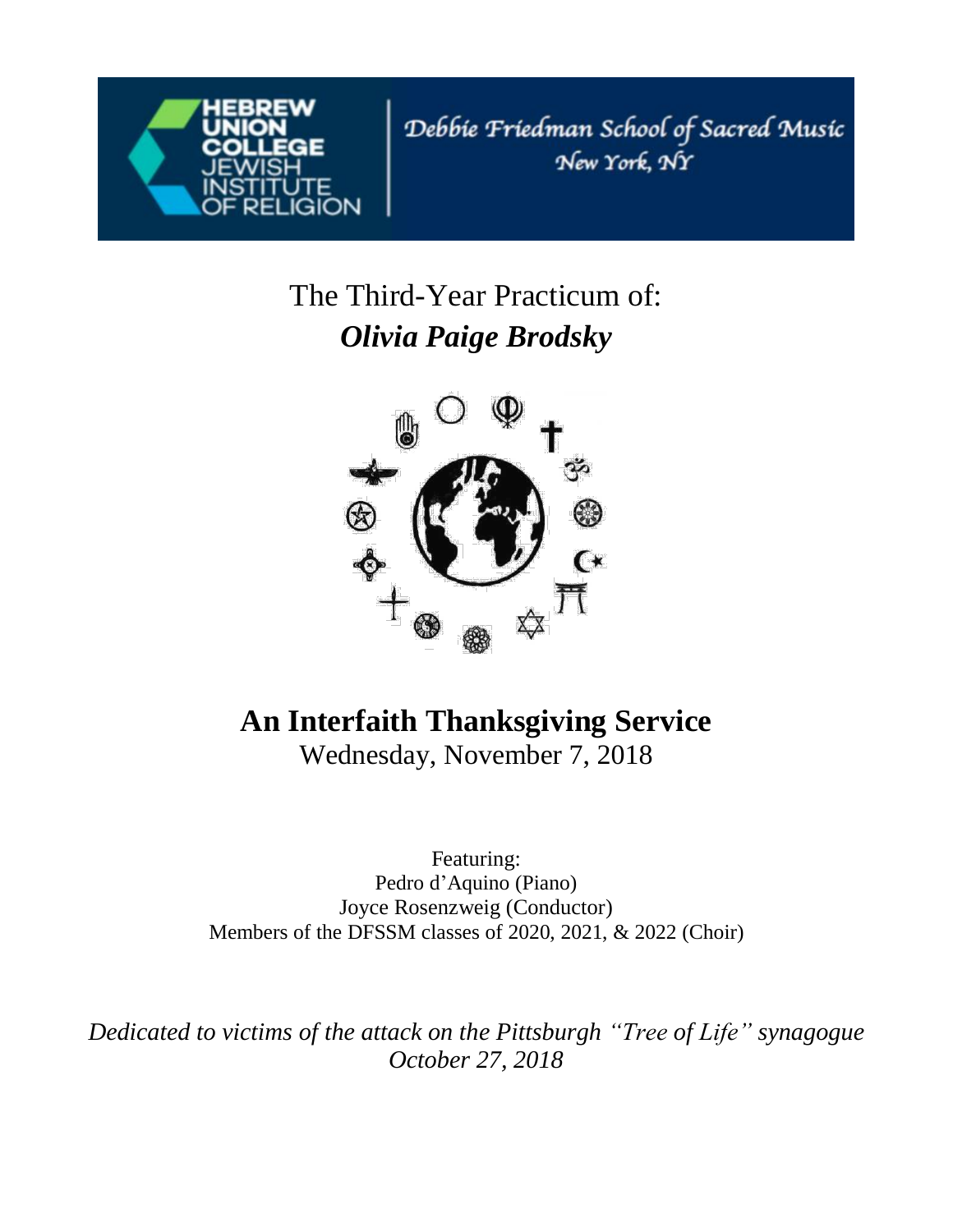

| Liturgy                                    | Composer                                             | Text                                                                       | Source                                                                                           | Feat.          |
|--------------------------------------------|------------------------------------------------------|----------------------------------------------------------------------------|--------------------------------------------------------------------------------------------------|----------------|
| $\blacktriangle$ Halleluya<br>Hi'ne Ma Tov | Karen Lafferty<br><b>Ecumenical Youth</b><br>Service | Psalm 133:1<br>Lucy Joan Sollogub<br>Olivia Brodsky (text<br>adaptation)   | Shiron L'Shalom, a<br>sourcebook of<br>Jewish songs for<br>peace education                       | Piano          |
| All Things Bright and<br>Beautiful         | John Rutter                                          | <b>Cecil Frances Alexander</b><br>Hymn based on I Chronicles<br>16:23-29   | The Cambridge<br>Singers Hymn<br>Series; Oxford<br><b>University Press</b>                       | Piano<br>Choir |
| <b>Grant Us Peace</b>                      | Max Helfman                                          | English translation of the<br>"Sim Shalom" prayer                          | Transcontinental<br>Music Publications,<br>1968                                                  | Piano          |
| 'Sim Shalom/Dona<br><b>Nobis Pacem</b>     | Giovanni Pierluigi da<br>Palestrina                  | A blessing recited at the end<br>of a Jewish morning service's<br>"Amidah" | Shiron L'Shalom, a<br>sourcebook of<br>Jewish songs for<br>peace education                       | Piano<br>Choir |
| Tov l'Hodot                                | Meir Finkelstein                                     | Psalm 92                                                                   | Unpublished                                                                                      | Piano<br>Choir |
| *Grace                                     | Benjie Ellen Schiller                                | Blessing from the Grace after<br>meals; Birkat Hamazon                     | "Azamra", Songs of<br>Benjie Ellen<br>Schiller;<br>Transcontinental<br><b>Music Publications</b> | Piano          |
| Modim Anachnu<br>Lach                      | Jonathan Comisar                                     | From the weekday and<br>Shabbat Amidah                                     | <b>Shabbat Anthology</b><br>Volume VI;<br>Transcontinental<br><b>Music Publications</b>          | Piano          |
| 'Hinei Ma Tov                              | Leon Algazi                                          | Psalm 133                                                                  | <b>Six Chansons</b><br>Populaires;<br>Collection<br>"Mizmor"                                     | Piano          |

\* A prayer of thanksgiving for sustenance, for the earth, and for all life. The text is adapted from the English translation of the 'Birkat Hamazon,' the blessing after meals, from the 'V'taher Libenu' prayerbook.

— Cantor Benjie Ellen Schiller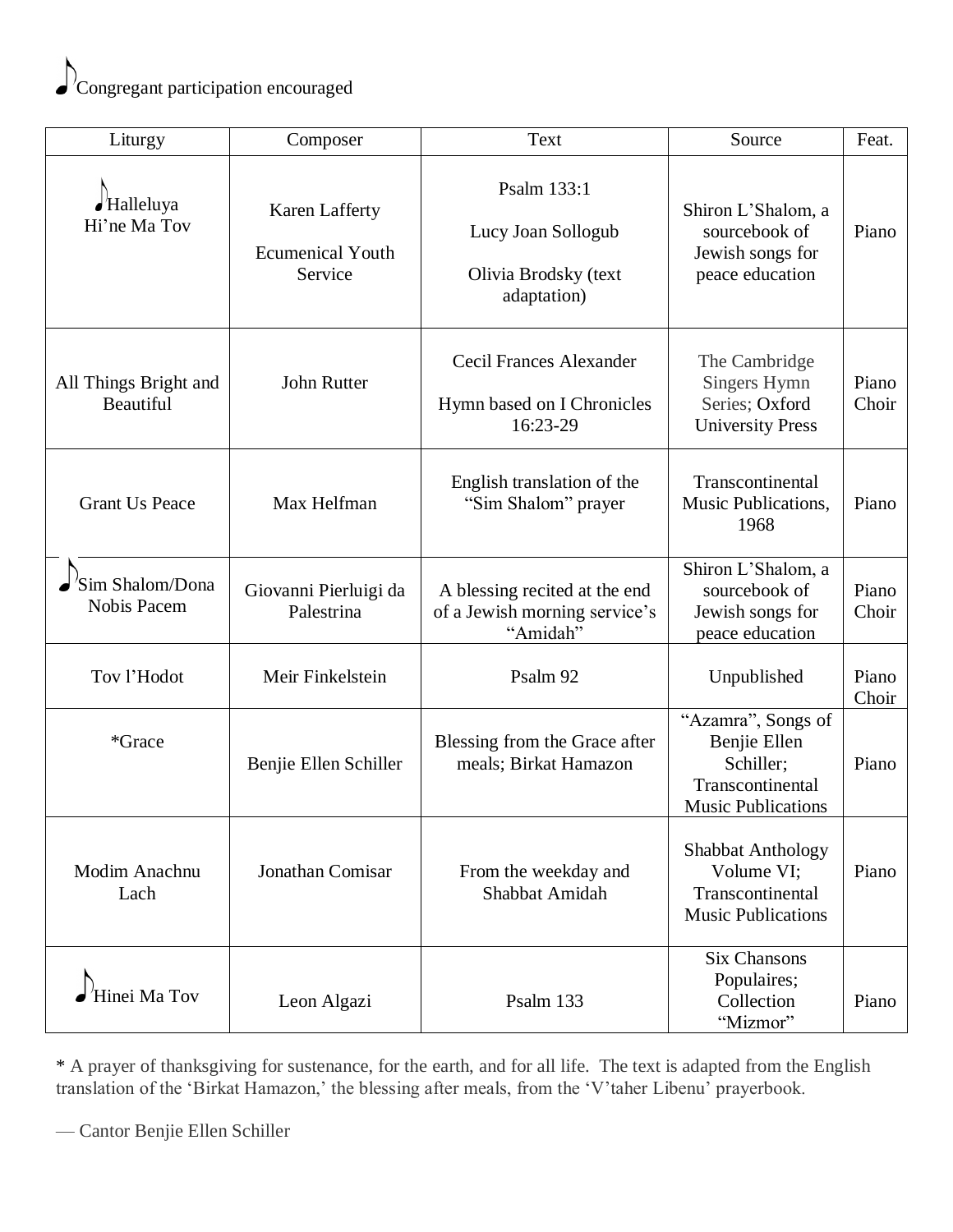# **Textual Translations & Congregational Music**

**\* Translations by Olivia Brodsky with reference to liturgy \***

*shevet achim gam yachad.* 

## **"Hine Ma Tov" "How Good It Is"**

*Hine ma tov u'manayim*<br> *shevet achim gam yachad.*<br> *for brothers and sisters to sit together.*

**\*Text Adaptation as seen in music:**

 *How good it is to dwell in peace, brothers and sisters together.*

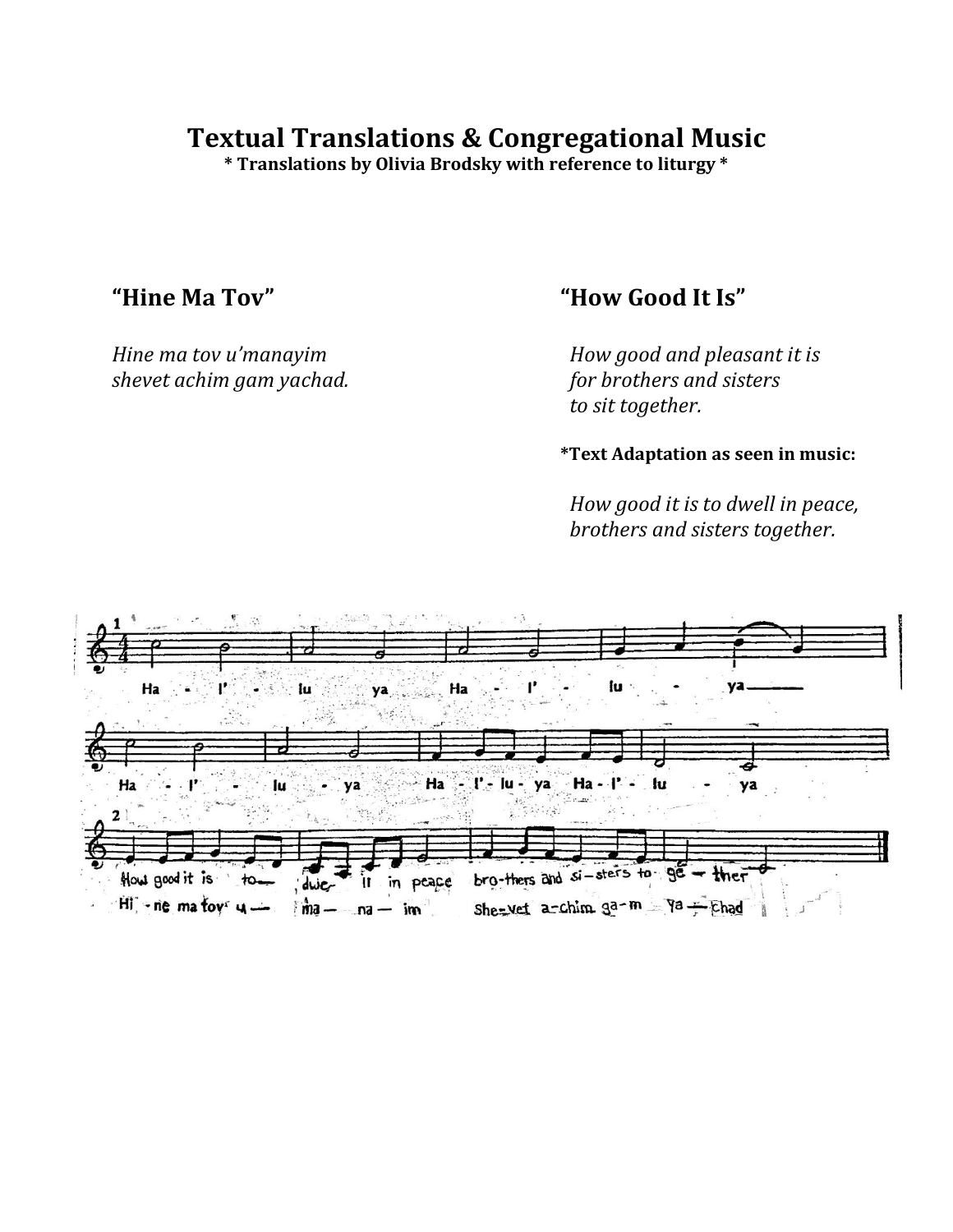# **"Sim Shalom/Dona Nobis Pacem" "Grant Us Peace"**

 *Dona nobis pacem. Grant us peace. Sim shalom, tova, u'vracha. Grant us peace, goodness,*

 *and a blessing.*

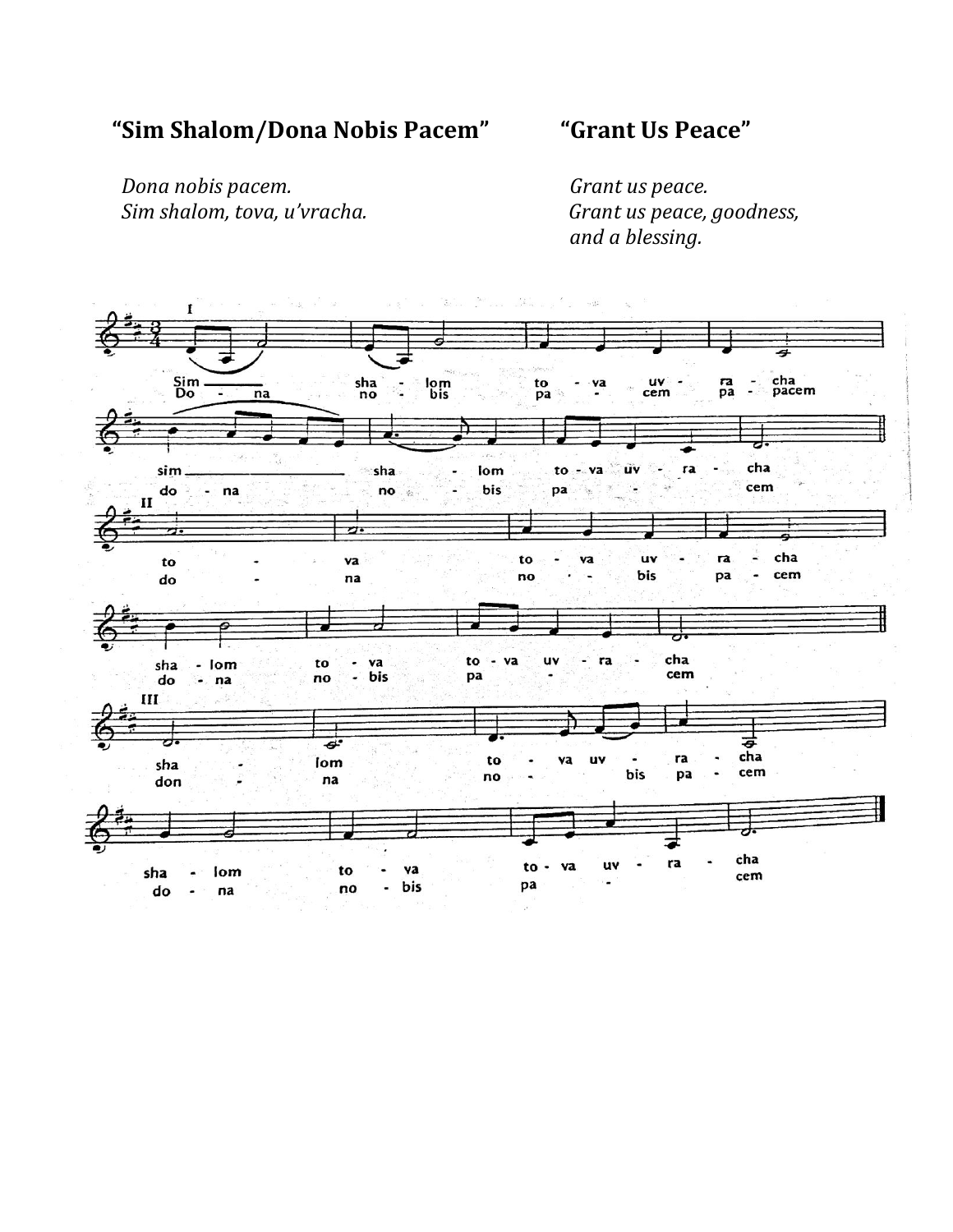*Modim anachnu lach, We give thanks to You, l'olam va-ed* for *eternity* 

*Tzur chayeinu,*  $Rock of our lives,$  *magein yisheinu, atah hu l'dor vador, Shield of our salvation, from*

 *v'al nisecha she-bechol yom imanu, For your miracles each day, v'al nif''otecha* And for Your wonderous deeds  *v'tovotecha she-b'chol eit, and favor in all matters, erev vavoker v'tzohorayim. evening, morning, and noon.*

 *shevet achim gam yachad. for brothers and sisters*

# **"Tov l'Hodot" "It is Good to Give Thanks"**

 *Tov l'hodot l'Adonai, It is good to give thanks to G-d. U*'*lezamer l'shimcha elyon,* And *to sing praises unto Your name l'hagid baboker chasdecha, To declare Your lovingkindness in the v'emunatecha baleilot. Morning, and Your truth in the nights*

### **"Modim Anachnu Lach" "We Give Thanks to You"**

 *Sha'ata hu Adonai eloheinu that You are Adonai our G-d V'elohei avoteinu v'imoteinu And G-d of our fathers and mothers*

 *generation to generation*

### **"Hinei Ma Tov" "How Good It Is"**

 *Hinei ma tov u'manayim How good and pleasant it is to sit together.*